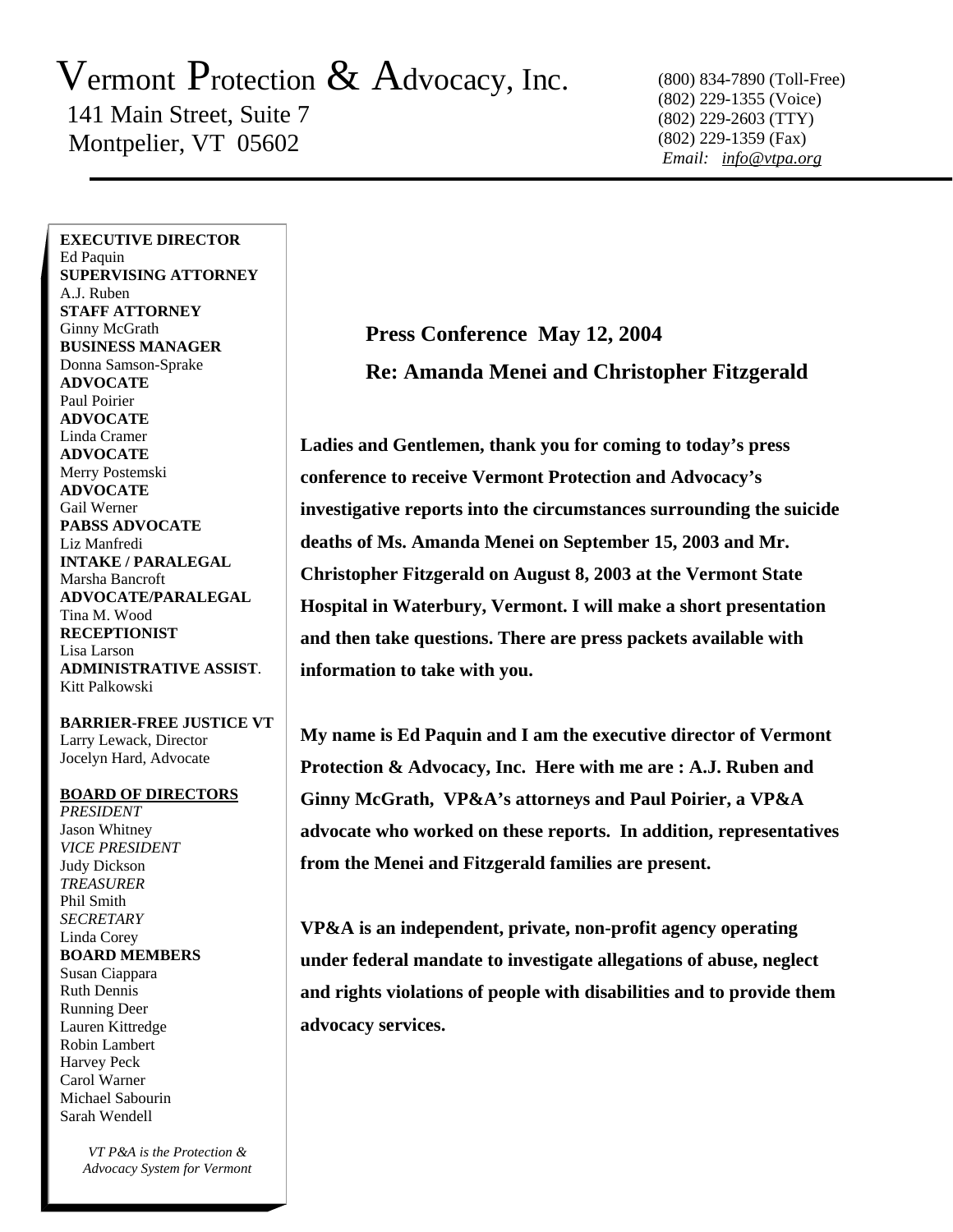**Since 1986, VP&A has been advocating for Vermonters with mental health issues and monitoring their treatment both in hospitals and the community. The results of these investigations are relevant to concerns raised by clients, their family members and advocates, regarding the mental health treatment they receive at the Vermont State Hospital.** 

**These reports identify failures on the part of the administration and staff at the Vermont State Hospital which created circumstances that may have contributed to Ms. Menei's and Mr. Fitgerald's suicides. The reports point to the absence of a written, comprehensive suicide prevention policy, lack of adequate staffing, lack of an appropriate physical environment and failure to ensure that important patient safety information was communicated to and among staff.** 

**Ms. Menei was nineteen years old when she died. She had been admitted to the Vermont State Hospital six times. During her last admission, which began on July 14, 2003, Ms. Menei experienced 40 involuntary emergency treatment procedures ranging from involuntary administration of medication to seclusion and restraint. In the early afternoon of September 15, 2003, a treatment team meeting took place and a new treatment plan was drawn up for Ms. Menei that included the directive that all items in her possession that could be utilized for self-harm, including shoelaces, were to be taken from her. This treatment plan was not conveyed to Ms. Menei's new treatment team and the inventory of**  her possessions did not list shoelaces. At 5:15 pm on September 15<sup>th</sup>, the on-call physician **was notified that Ms. Menei had abruptly left a group therapy session and he directed that she be placed on 15 minute checks. At 6:20 pm, the on-call physician was notified that Ms. Menei had self-harmed and he ordered Thorazine but did not increase her supervision. Ms. Menei was found hanging by a shoelace in the bathroom at approximately 7:15 pm. The on-call physician did not come in contact with, or personally evaluate, Ms. Menei on**  September 15<sup>th</sup>. The State Police investigation matched the shoelace that Ms. Menei used to **hang herself with the other shoelace in her sneakers.** 

*05/12/04*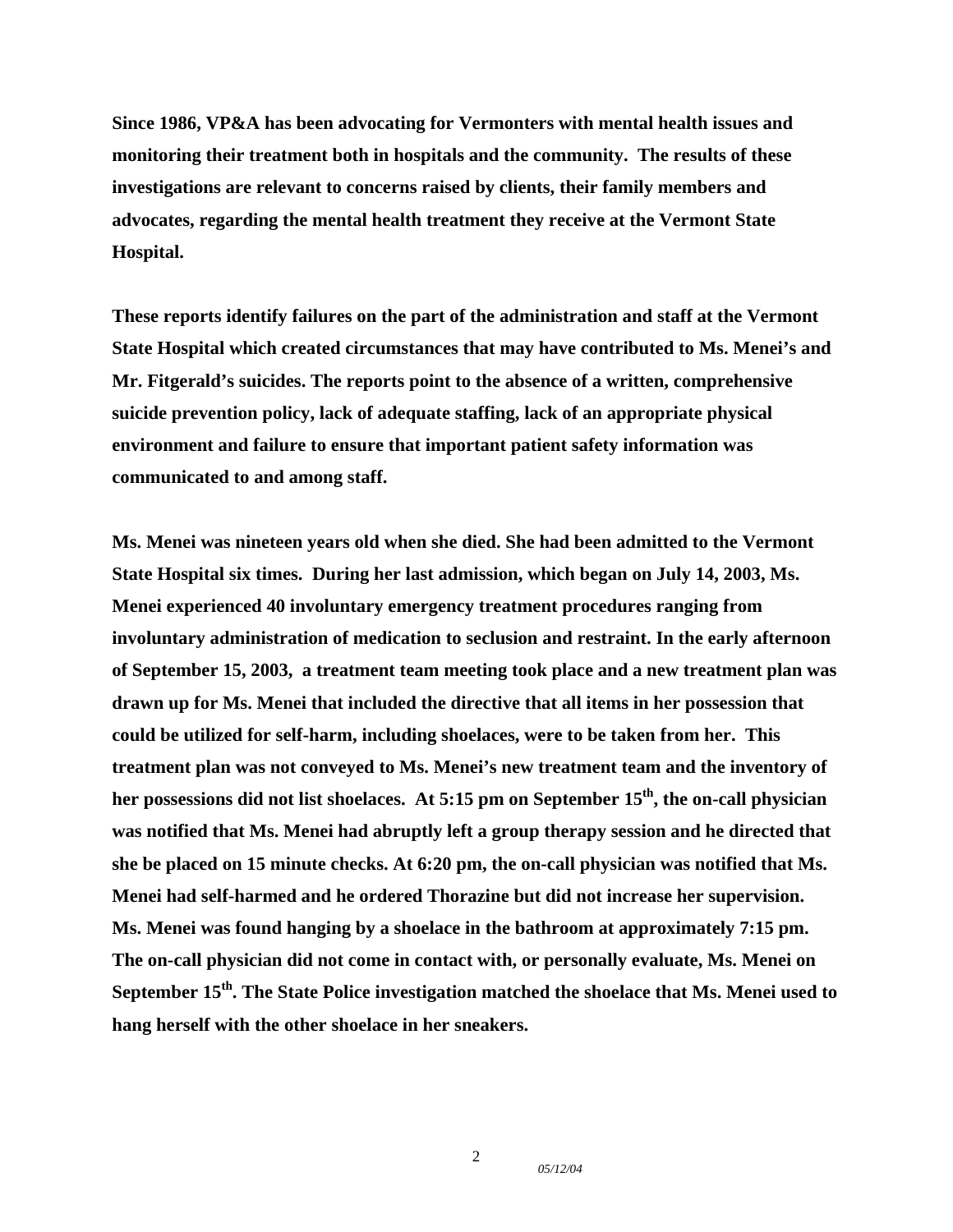**Mr. Fitzgerald was 39 years old when he died during his second admission at the Vermont State Hospital on August 8, 2003. He had previously received treatment at the Central Vermont Hospital and Northwest Counseling & Support Services. He was experiencing multiple stressors in his life and was expressing suicidal ideation at the time of his August 2003 admission. Mr. Fitzgerald was placed on 15 minutes checks when admitted yet, without explanation, these were discontinued within twenty-four hours. No record exists that a formal suicide assessment was made prior to his removal from 15 minute checks.** 

**VSH records show that on August 7, 2003, Mr. Fitzgerald was subjected to restraint and involuntary medication by the VSH staff when he refused to get out of bed. He contacted VP&A and an advocate met with him that evening and took photographs of the injuries he said he had sustained as a result of his restraint. That evening, he covered his window with a sheet which he removed at staff's request. Later, he soaped his window and although VSH staff later claimed that it had been cleaned, photos taken by the State Police show the presence of soap on the window. Though VSH staff claimed that they were performing thirty minute checks on Mr. Fitzgerald through the night, Mr. Fitzgerald was found hanging in his room at approximately 7:20 am on August 8, 2003. His records indicate he was not checked between 6:30 am and 7:20 am. Mr. Fitzgerald left a suicide note which read, in part,: "NO MORE LIES, NO MORE PAIN! Today's assault is the last degradation I can endure.".** 

**Vermont Protection& Advocacy's investigative reports into the deaths of Ms. Menei and Mr. Fitzgerald provide specific evidence of systemic failures which account for the environment and circumstances in which neither Ms. Menei nor Mr. Fitzgerald was provided adequate mental health treatment while at VSH. Our reports quote a letter sent by former medical director Bertolde Francke on August 7, 2002, a year prior to Mr. Fitgerald's suicide, to the VSH Governing Board, which specifically states:** *"This letter will have achieved its purpose if we have substantiated the following points: The hospital is no longer a safe place for patients; we are not meeting our professional ethical standards of providing safe and individualized comprehensive treatment; this is not a temporary crisis that will resolve on its own and urgent help is needed".* 

3

*05/12/04*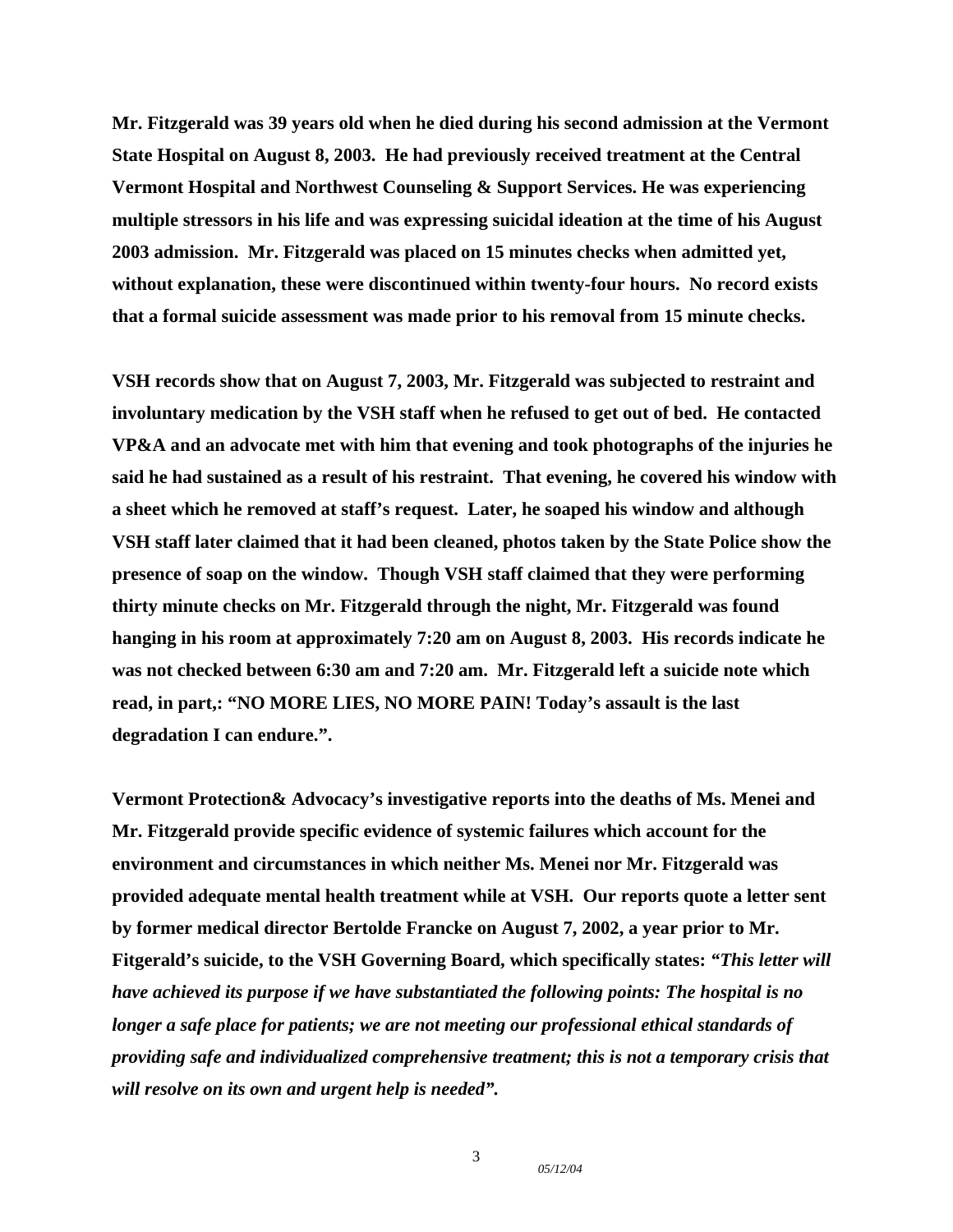**VP&A acknowledges that the Department and VSH have addressed some of the conditions that created the circumstances which resulted in these tragic deaths. However, we believes that more can and should be done by the leadership of the Department of Developmental and Mental Health Services as well as by the administration of VSH. Recommendations are made in the conclusions of both reports which, if implemented, may assist in preventing a reoccurrence of these tragic circumstances. Those recommendations include:** 

**Assure that all staff are verifiably and continually trained to understand the policies and standards controlling their treatment of patients. All staff, from psychiatric technicians to the staff psychiatrists, must be well-versed in the formal policies relating to use of force, flow of patient information, suicide prevention, criteria for various levels of supervision and placement within the facility. These policies must be provided in writing, and where they do not yet exist, such as criteria for changing levels of supervision, they must be created with input from doctors, patients and advocates.** 

**The administration must use all available resources to assure that VSH staff and patients have a voice that is respected regarding the physical and psychological environment of VSH. The administration should implement a process that documents the suggestions of these various groups and the actions taken in response to them.** 

**Any staff that were negligent regarding the care and treatment of either Ms. Menei or Mr. Fitzgerald must be reprimanded and provided with additional, verifiable training relative to their individual failures identified by this report, the CMS report and any internal VSH investigation.** 

**The administration must create a more comprehensive and insightful investigation protocol to review all instances of self harm, use of force, and suicide.** 

**Formal apologies to the families affected and offer of compensation would be appropriate from the administration based on these findings.** 

4

*05/12/04*